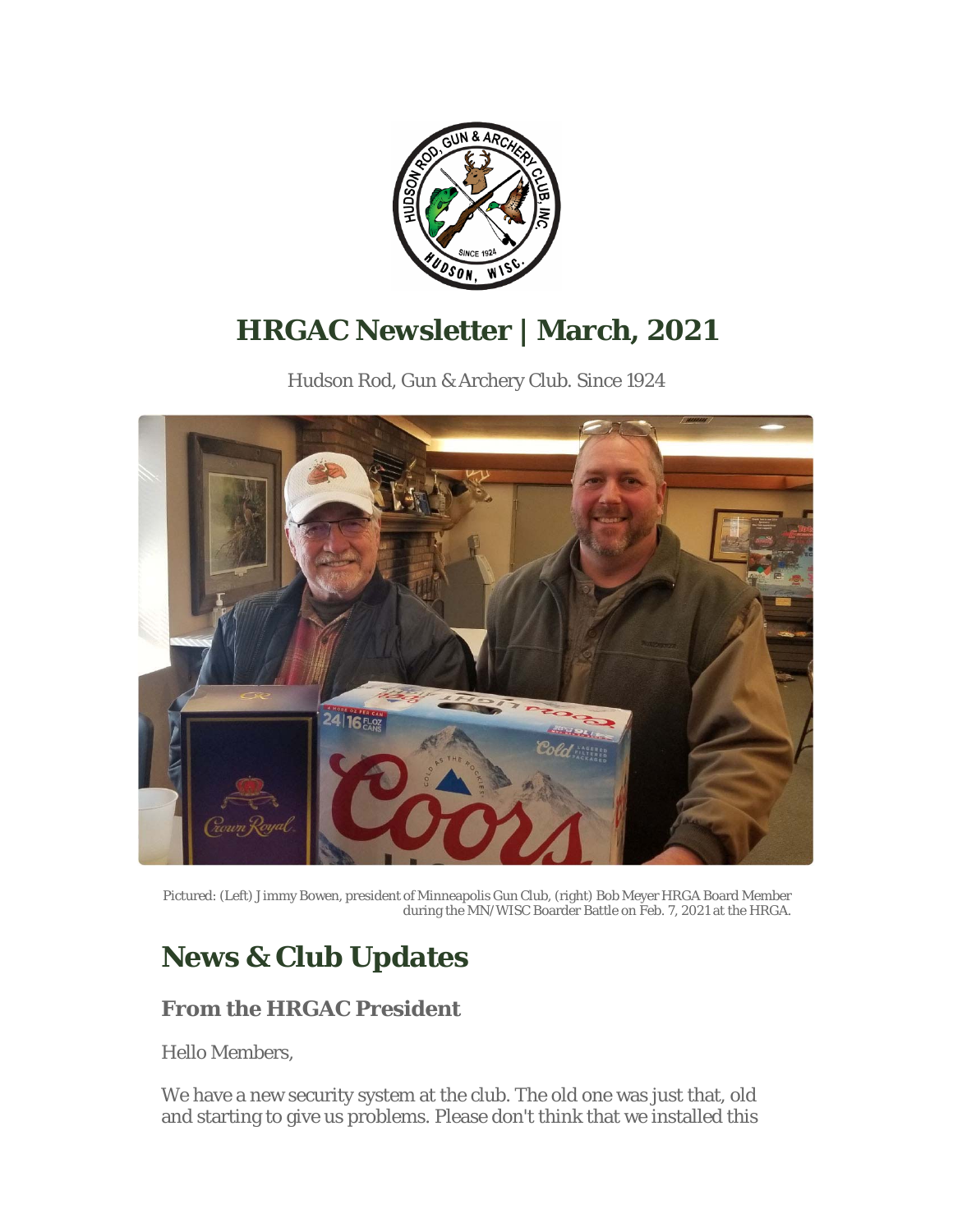system to sit and spy on everyone, but to protect the club and give additional security to the facility.

The system is expandable and eventually will be added to our ranges. We have been advised both by law enforcement and the NRA that what we had was not really protecting the club. With the absence of cameras, we really couldn't report to the police a very accurate report. I know this is new and some people have found it funny to mess with the cameras, but they are only hurting the club that we are all members of. This should not be acceptable to any of us.

Thanks,

Ross Goerdt President HRGAC

## **Volunteers Wanted for Spring Projects!**

The Club is looking for volunteers to help with spring projects. Email us at hudsongunclub@att.net to learn more.

Single and Family Memberships qualify for a Rebate of \$75 with 8 hours of board approved work hours.

Help improve the club experience and club grounds, and save money on your annual membership. Volunteer today!

## **Board Updates**

#### **Board Meeting Minutes**

January 13, 2021 Board meeting minutes are available here. View meeting minutes from previous meetings on our Club News page

#### **Board Elections**

There will be Board elections in April to fill open positions. For more information on running contact Ross Goerdt at ross.goerdt@gmail.com.

#### **March Board Meeting**

The next board meeting is Wednesday, March 3 at 6:30pm at the clubhouse (main level). Members welcome. Board meetings are held the first Wednesday of the month.

The next Board meeting will be April 7.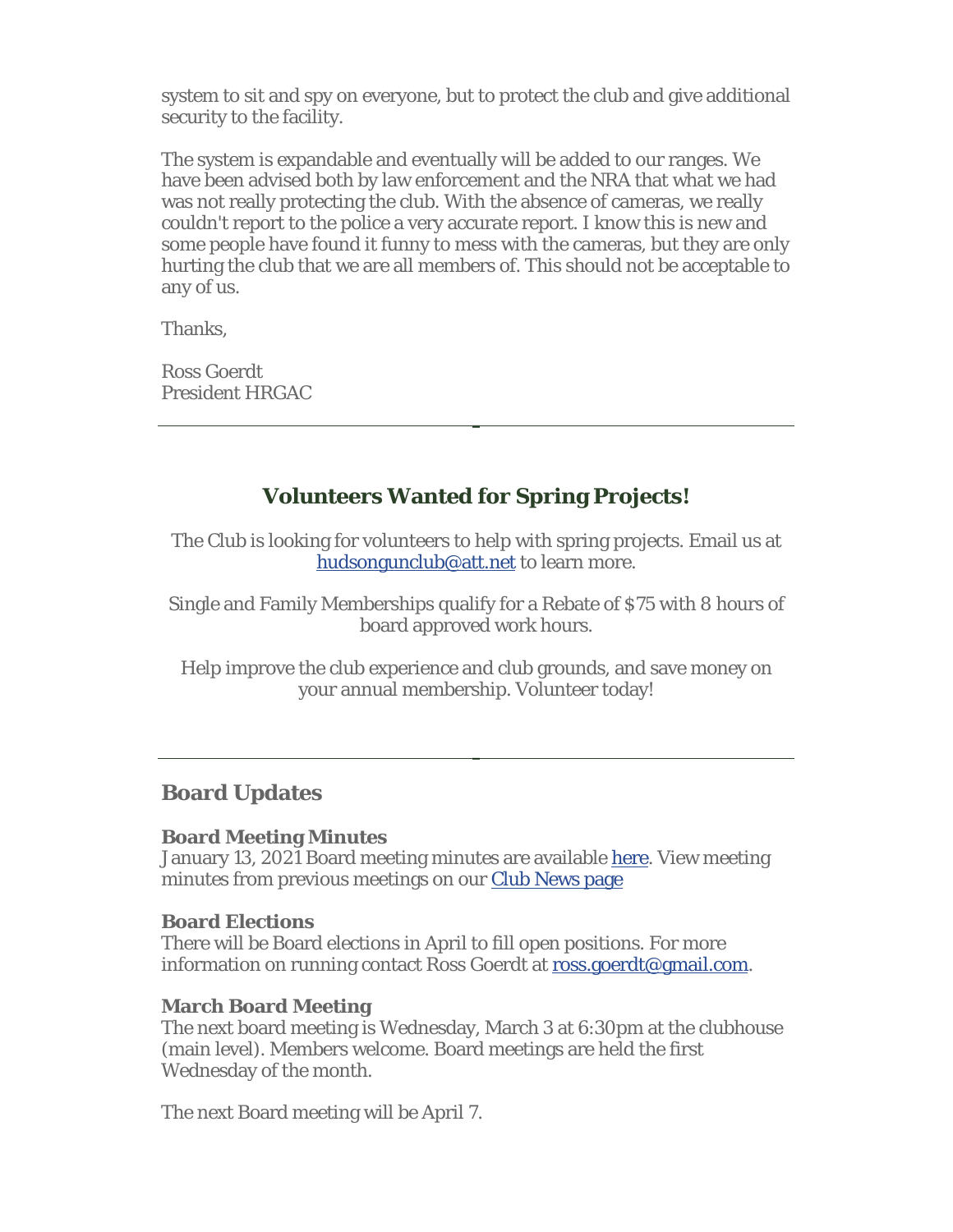# **Committee Help Wanted**

We are looking to have a committee that would like to run a day where our members go out to Game Unlimited and do some bird hunting and sporting clays and fishing. The Gun club would sponsor the event and get the profits.

We could extend the invitation to all the other gun clubs and members with the hopes of building camaraderie amongst clubs and a stronger shooting community.

Interested? Contact Pauline Goerdt for more information: Pleen117@hotmail.com.

### **Pullers, Bartender, & RSO Help Wanted**

We will be looking to hire more pullers for the summer season and another bartender for the summer hours. We will also need more RSOs.

Contact Derek Gilbert for more information. Derek@anchorinsuranceagents.com.

### **Hours of Operation Change: Summer Hours**

We are changing the Club's start of summer hours this year. Instead of April - September summer hours, we are expanding summer hours to coincide with Daylight Savings Time. Tuesday and Thursday shooting time will begin **March 14 through November 7** from 4pm to 8pm or 4pm to dusk. whichever comes first. Saturdays and Sundays 10am to 4pm.

## **Hunter Safety Training**

Hunter safety training will be available at the Club. Those interested in participating should contact Pat Knorn at 715-410-1160 or pknornhuntersafety@gmail.com.

### **Reminder: Membership cards are not valid payment for League Fees**

The Membership/Debit card is not valid payment for League Fees. There is no discount for league fees.

## **19th Annual Banquet**

the 19th Annual Banquet is tentatively planned for May 8, 2021 from **10am - 5pm**. An event flyer will be mailed and emailed to members. We are also looking for volunteers to help with the banquet.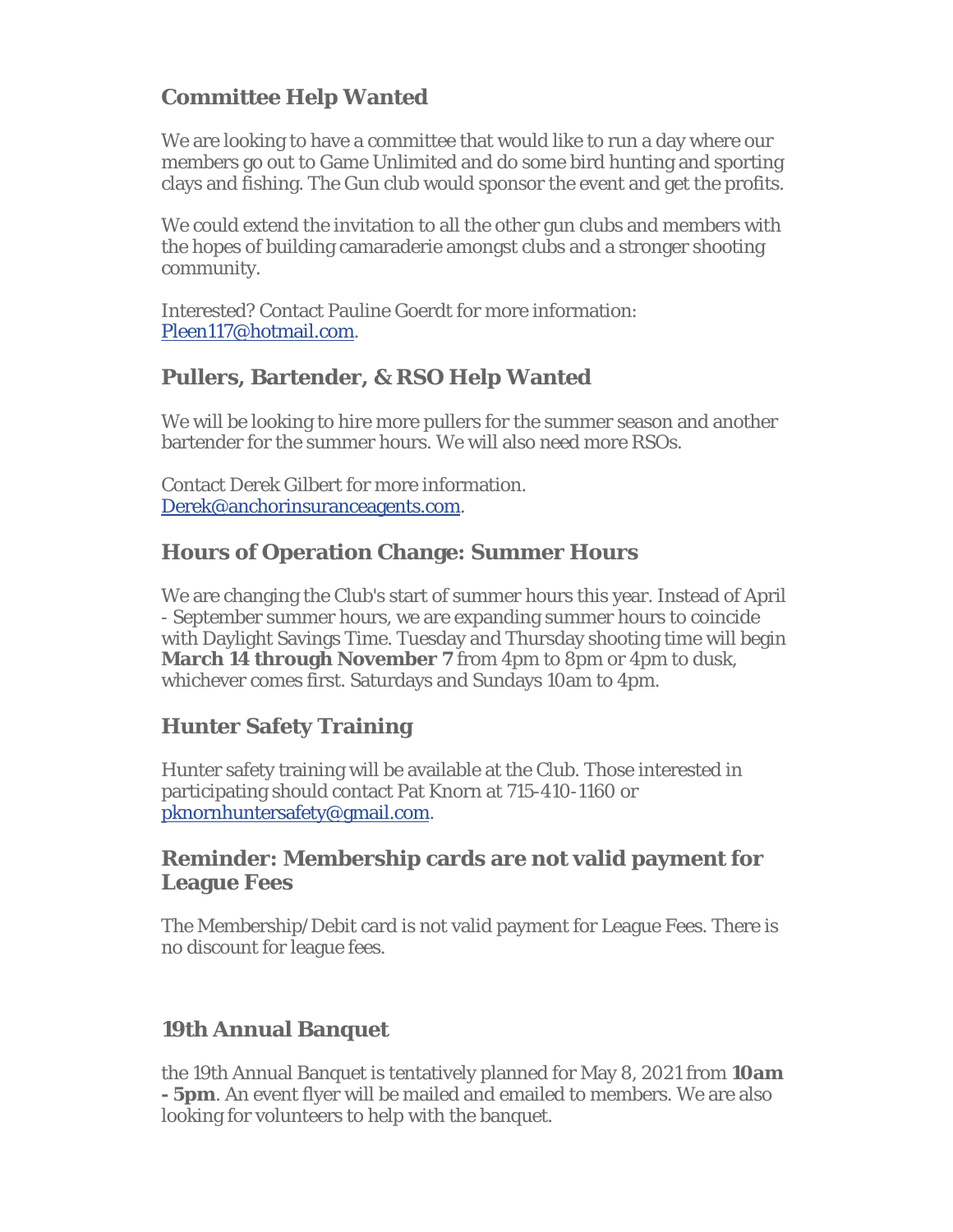Contact Mike Cravens or 651-308-7083 or mikecravens1@icloud.com for more information or to volunteer.

### **Donations Needed for our Banquet Raffle Item:** *The Wheelbarrow of Booze!*

We are planning a return of this Raffle Item for our Club's 19th Annual Benefit Banquet on May 8th 2021.

Donate a bottle or two of your favorite liquor, or ask your liquor store manager to donate a bottle the next time you stop in to stock up. We are asking all Club members to help out.

Drop off your donation with the Club bartender and sign the Donation Log Sheet and the Club will give you **one (1) work hour for each bottle donated**.

Thank you for helping with this fundraiser!

# **Archery at HRGAC**

Want to hone your archery skills? Or maybe you want to try out the sport? We have an **indoor** archery range, an **outdoor** archery range, and a 3D archery course.

For more information, or for upcoming leagues or lessons, please contact Scott Westphal at scott.g.westphal@wellsfargo.com.

### **Summer Trap & Skeet Leagues**

Summer leagues will be starting in April, so start rounding up people and teams. In the meantime, visit the club and practice!

Questions? Talk to Keith Hanson: 612- 309-9729 or keith.hanson@icloud.com.

### **HRGA Jackpot Results - WISC/MN Boarder Battle**

MGC Jackpot Results - MN/WISC Border Battle

Lewis Class Winners

1st Class Dave Mansell 45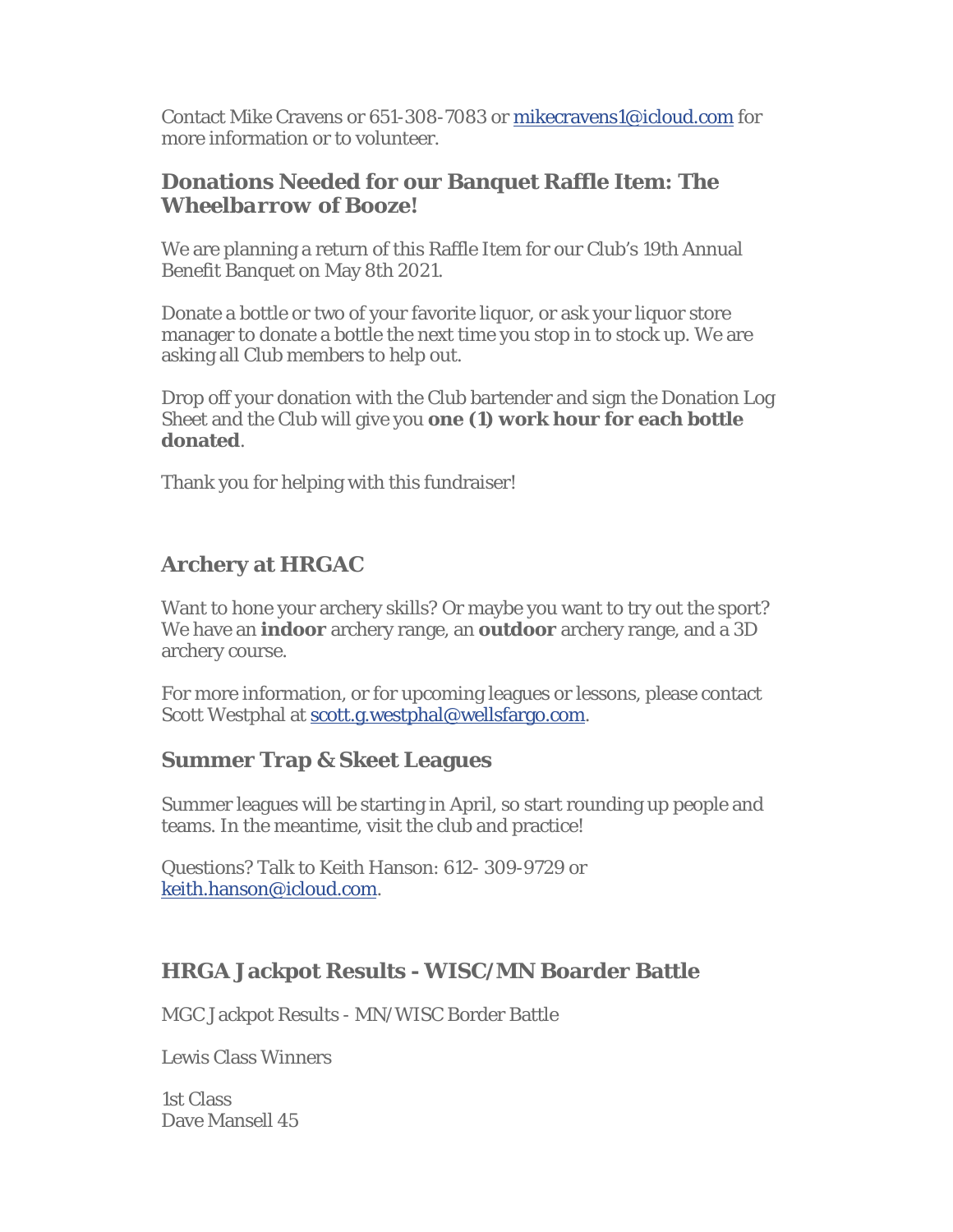Scott Steffen 45

2nd Class Scott Steffen 38 Reed Meyer 38

3rd Class Daryll Olson 33 Tom Zaspel 33

Ties = Singles from the front then singles from the back.

Four 25 straights shot today. Three of them MN and Tony Brand had 2 of them. Daryll Olson the other. For WI, Dave Mansell. Nice shooting all of you.

Top MN shooters: Scott Steffen, Tony Brand, Jimmy Bowen, Bob Meyer and Daryll Olson.

Top WI shooters: Dave Mansell, Bob Meyer, Jeff Prescott, Reed Meyer and Mark Nordeen.

A frigid day - this time at the Hudson Rod Gun & Archery Club. Minus 17 degrees at the start with a gradual warmup to all of minus 4; however there was bright sunshine and less wind.

It was a lot closer, which made made for good, fun, competition. In the end, Bob Meyer is listed for both WI and MN. Bob recently moved to MN but is a member at MGC and on the BoD at Hudson. So, his best score is in the WI column, and his second best score to MN.

Final score: MN 202. WI 196. MN wins the 2021 MN/WI Boarder Battle 2/0

A bottle of Crown Royal goes to the winners, and a case of beer for WI Compliments of Mark Zauhar.

Thanks to Bob Meyer and his great volunteers for hosting this event and providing some very welcomed chili and dogs.

# **Upcoming Events**

**What: Jackpot Shoot When: March 7, 2021**

**League standings and Prizes**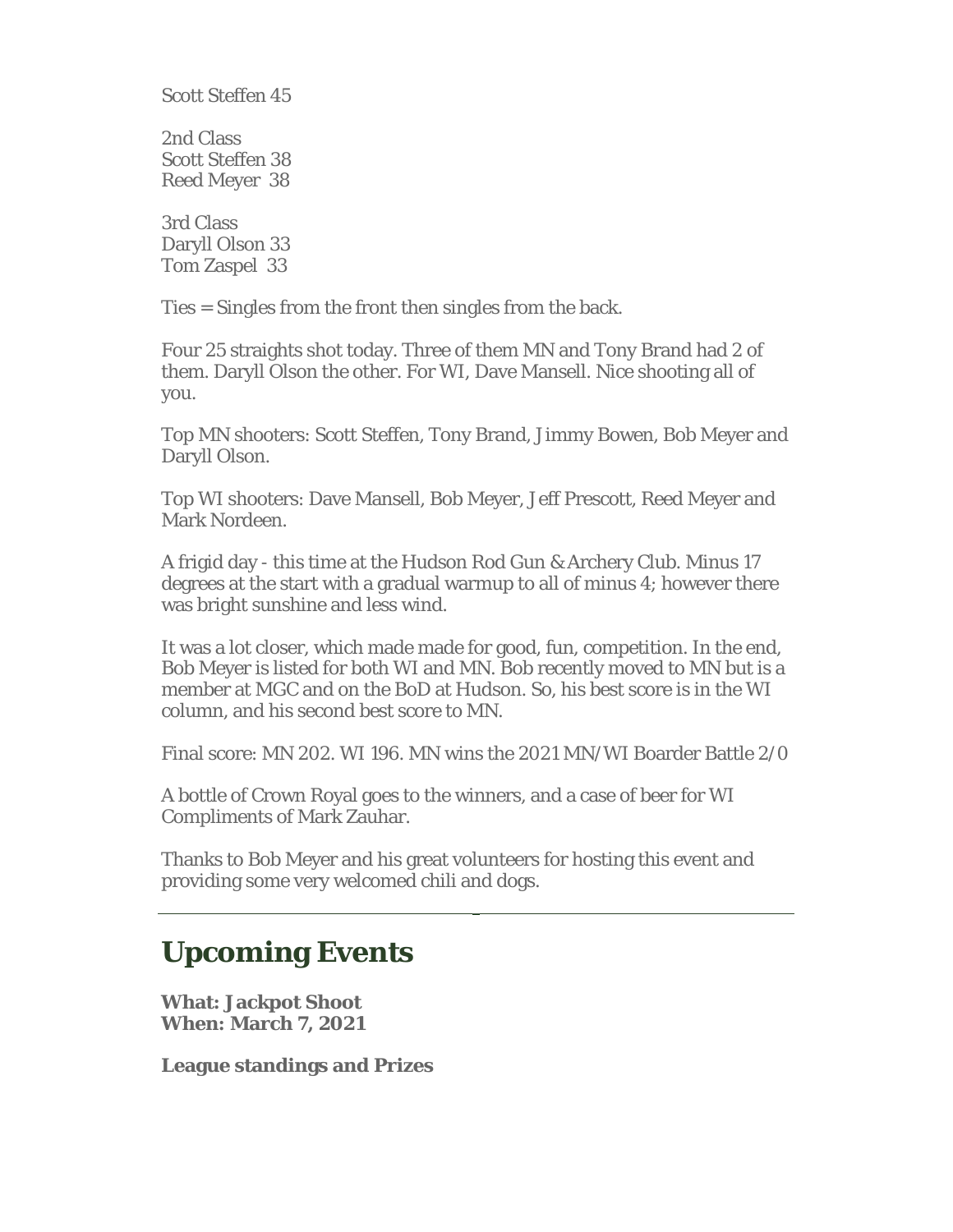The Hudson Rod, Gun and Archery Club would like to welcome you to join us the first Sunday of each month (March 7) from 10-4pm for a Jackpot Trap shoot.

\$20 will get you a round of 16 yard trap and a round of 25 yard trap. Enter as many times as you want.

Part of the entry fee will go into a Lewis Class cash payout and Top gun payout. We will be inviting many other clubs to shoot with us making this an event not to miss.

Visit the clubhouse for more information.

**Note**: This event is the last Jackpot Shoot before the Big Money Jackpot in April. Shooters that want to participate in the Big Money Jackpot have to have shot at another Jackpot shoot to qualify for the Big Money Jackpot in April. Shooters can add more than one qualifying round at each Jackpot shoot.

#### **What: Conceal Carry Classes When: March 13, April 10 and 24, 2021 | 8 - 4pm Cost: \$100**

Bob Amey - Lead Instructor - Certified for MN and UT Carry Permit **Training** 

For your \$100.00 you receive ALL of the training required for permits from Minnesota, Utah, Florida and Wisconsin (Price includes use of a firearm if needed and range fees).

Click here for more information.

Next classes are March 13 and April 10 (changed from April 3).

### **What: First Shots for New Shooters When: March 14, 2021 | Noon - 4pm**

**Cost: \$50** (\$25 range coupon after completion of class)

Join us for a First Shots® introductory range session where you'll receive professional guidance on safe firearm handling and shooting practices. Discover the excitement of a thrilling new sport and enjoy a new sense of accomplishment unlike any other. This event will cover shooting with handguns only.

sign up today!

Click here for more information and to register for the March 14 class.